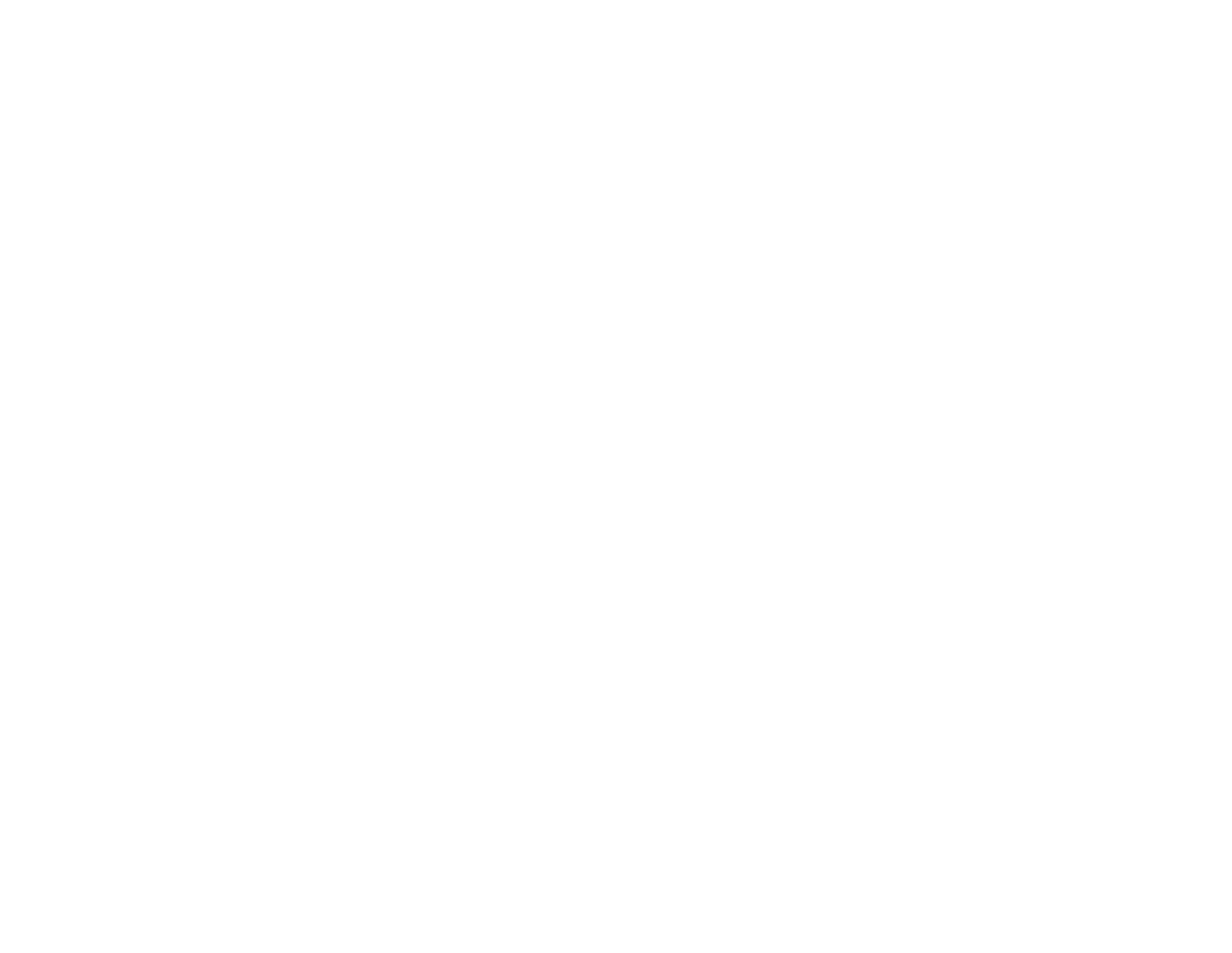#### **Anarchist/Libertarian Socialist**

Ida Mett, **The Kronstadt Uprising,** Solidarity, London, date unknown.

Alexander Berkman, *"The Kronstadt Rebellion"*, **The Russian Tragedy**, Pluto Press, London, 1989.

Daniel Guerin (ed.), **No Gods, No Masters**, vol. 2, AK Press, Edinburgh/San Francisco, 1998.

Emma Goldman, **Trotsky Protests Too Much**

Anton Ciliga, **Kronstadt Revolt,** The Raven, no, 8, Freedom Press.

#### **Leninist**

Lenin and Trotsky, **Kronstadt**, Monad Press, New York, 1986.

Victor Serge, **Memoirs of a Revolutionary, 1901–41**, Oxford University Press, Oxford, 1963.

# **Contents**

| The revolt $\ldots \ldots \ldots \ldots \ldots \ldots \ldots \ldots$ | 5  |
|----------------------------------------------------------------------|----|
|                                                                      | 9  |
|                                                                      | 10 |
|                                                                      | 12 |
| A Peasant rebellion?                                                 | 13 |
|                                                                      | 14 |
| Kronstadt: 1917 vs. 1921                                             | 15 |
| Petrograd and Kronstadt                                              | 16 |
| Too exhausted for revolution?                                        | 17 |
| Self-reform of dictatorship?                                         | 19 |
| Why is Kronstadt important?                                          | 20 |
|                                                                      | 21 |
|                                                                      | 21 |
| Anarchist/Libertarian Socialist                                      | 22 |
|                                                                      | 22 |
|                                                                      |    |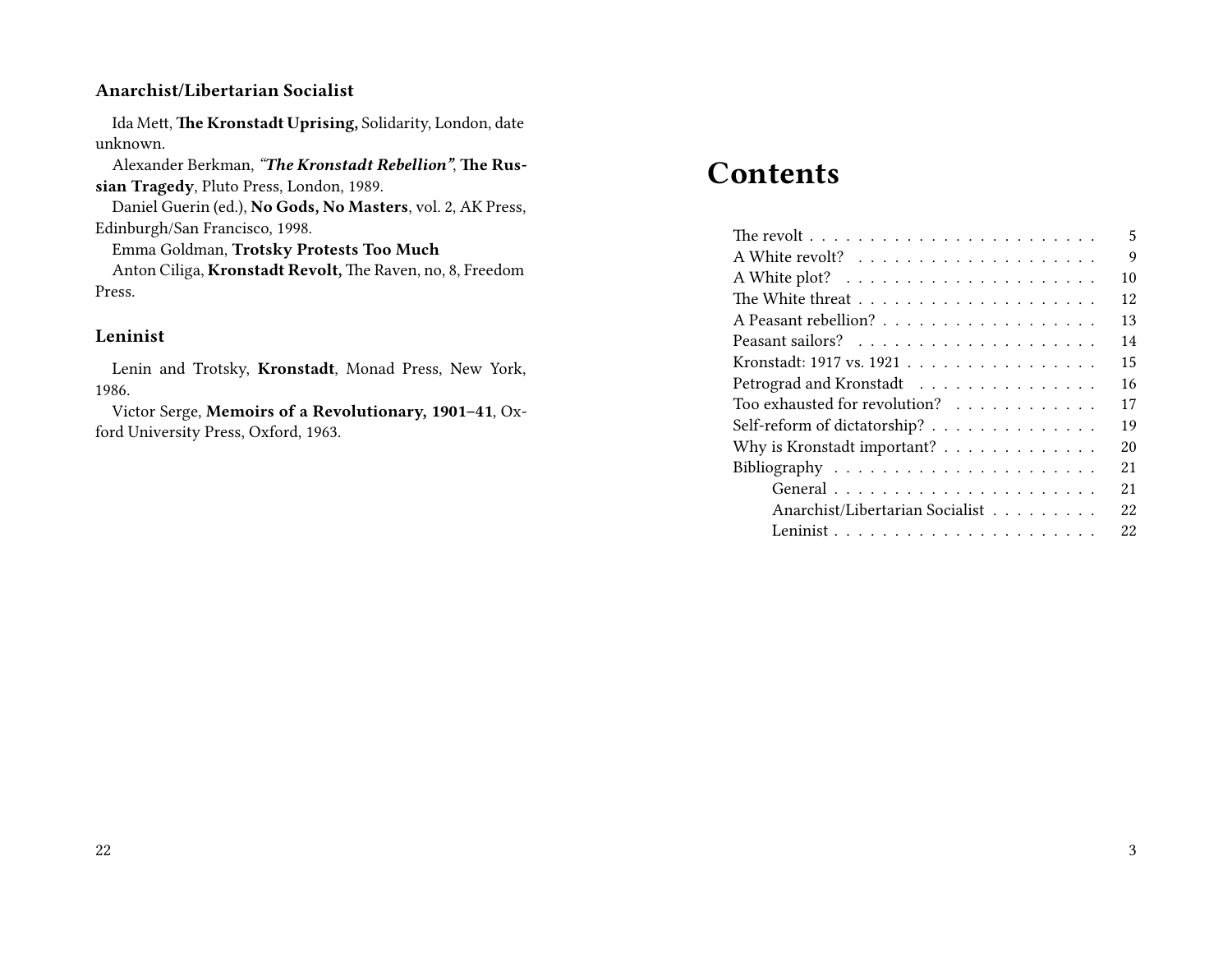Similarly, the Leninist justifications for their power and actions at Kronstadt have direct implications for current activity and future revolutions. The logic of these rationales simply mean that modern day Leninists will, if in the same position, destroy soviet democracy to defend "soviet power" (i.e. the power of their party).

The issue is simple  $-$  either socialism means the selfemancipation of the working class or it does not. Leninist justifications for the suppression of the Kronstadt revolt simply means that for the followers of Bolshevism, when necessary, the party will paternalistically repress the working class for their own good. If the party leaders decide a decision by the masses is incorrect, then the masses are overridden (and repressed). So much for *"all power to the soviets"* or *"workers' power."*

Kronstadt was the clash between the reality of Leninism and its rhetoric:*"The Kronstadt experience proves once more that government, the State — whatever its name or form — is ever the mortal enemy of liberty and popular self-determination. The state has no soul, no principles. It has but one aim — to secure power and hold it, at any cost. That is the political lesson of Kronstadt."* [Berkman, **Op. Cit.**, p. 89]

#### **Bibliography**

Also see "An Anarchist FAQ" and its appendix on the Kronstadt Rebellion

#### **General**

Paul Avrich, **Kronstadt 1921**, W.W. Norton and Company Inc., New York, 1970.

Israel Getzler **Kronstadt 1917–1921: The Fate of a Soviet Democracy**, Cambridge University Press, Cambridge, 1983.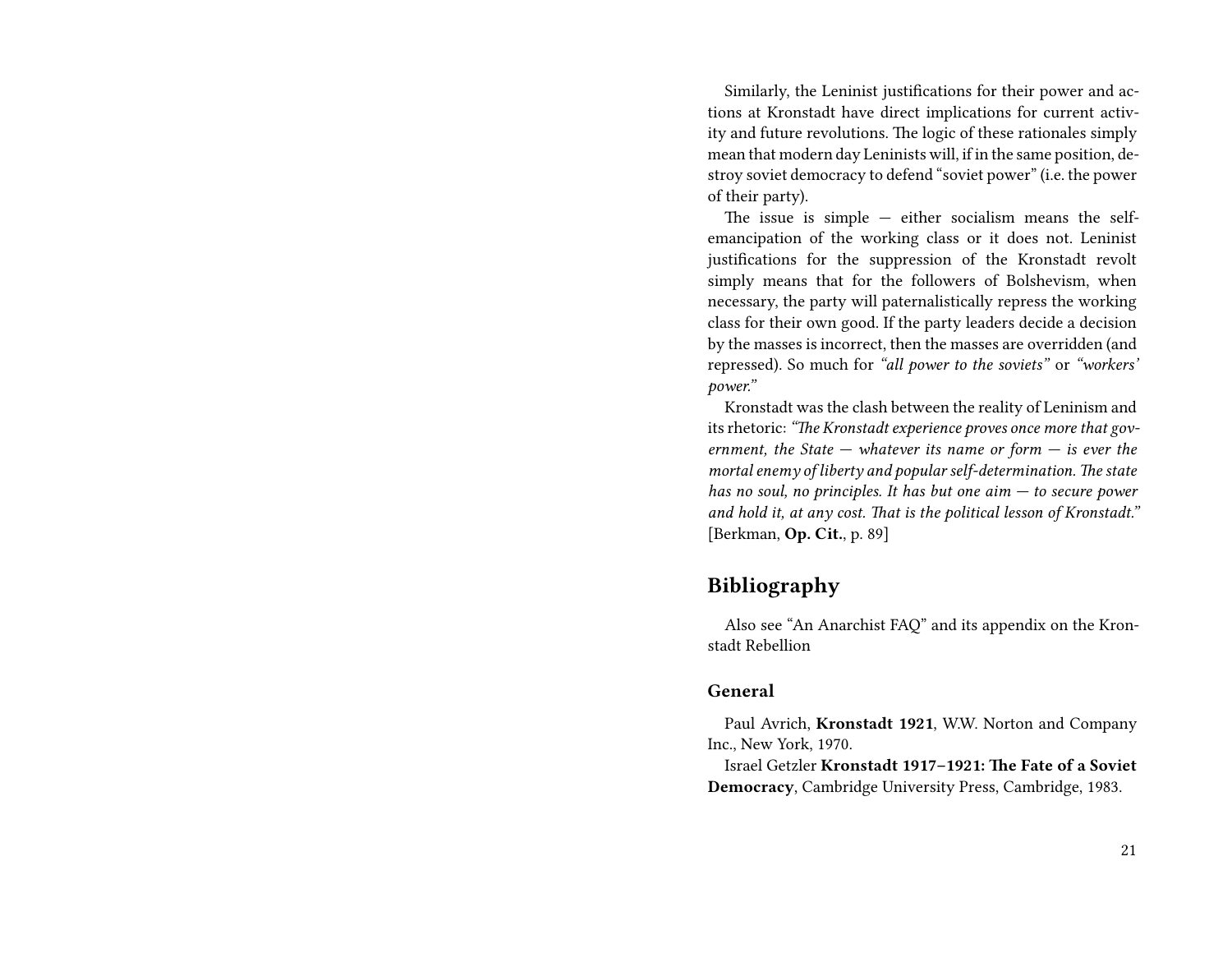marked by already serious levels of corruption, bureaucracy and despotism? History provides the answer with the rise of Stalin. The **Left Opposition** received the crop that Lenin and Trotsky sowed the seeds of in 1921.

Not that the Left Opposition presented much of an alternative. At no time did it question the need for party dictatorship. The only guarantee that the party dictatorship would govern in the interests of the proletariat would be the good intentions of the party. However, being unaccountable to the masses, such a guarantee would be worthless — as history shows. Kronstadt is the obvious end result of such politics.

So when Leninists argue that Kronstadt would have opened the gate to counter-revolution, they do not understand that the Bolsheviks **were** the counter-revolution and that their regime **was** Serge's "anti-proletarian" dictatorship.

#### **Why is Kronstadt important?**

Kronstadt was a popular uprising from below by the same sailors, soldiers and workers that had made the 1917 revolutions. Its repression proves that Bolshevism is a flawed political ideology which cannot create a socialist society but only a state capitalist regime based on party dictatorship. This is what Kronstadt shows above all else: given a choice between workers' power and party power, Bolshevism will destroy the former to ensure the latter.

In this, Kronstadt is no isolated event. The Bolshevik state had proven itself to be counter-revolutionary continually since October 1917. Kronstadt was the final nail in coffin of Leninist claims to be in favour of soviet democracy and power. The civil war was effectively over, yet the regime showed no signs of changing. Rather it continued the authoritarianism and repression it had practiced **before** the civil war started.

March  $17<sup>th</sup>$  2006 marked the 85<sup>th</sup> anniversary of the crushing of the Kronstadt rebellion by the Bolsheviks. The saga of Kronstadt is a microcosm of the Russian Revolution. It had been an early supporter and practitioner of soviet power, forming a free commune in 1917 which was relatively independent of the authorities. The Kronstadt sailors had been in the vanguard of the revolutionary events of 1905 and 1917. In 1917, Trotsky called them the *"pride and glory of the Russian Revolution."* In 1921 he and Lenin crushed their revolt.

For anarchists, Kronstadt exposes the myth that Bolshevism was a genuine form of socialism. It marked the death of the Russian Revolution.

### **The revolt**

The revolt of February/March 1921 cannot be understood in isolation. The Russian Civil War had ended in Western Russia in November 1920 with the defeat of General Wrangel in the Crimea. All across Russia popular protests were erupting in the countryside and in the towns and cities. Peasant uprisings were occurring against the Communist Party policy of grain requisitioning. In urban areas, a wave of spontaneous strikes occurred. Kronstadt was a direct result of these strikes. These started in Moscow, before spreading to Petrograd where (as elsewhere) a three-man Defence Committee was formed in Petrograd and Zinoviev *"proclaimed martial law"* on February 24th . *"Overnight Petrograd became an armed camp. In every quarter pedestrians were stopped and their documents checked … the curfew [was] strictly enforced."* The Petrograd Cheka made widespread arrests. [Avrich, **Kronstadt 1921**, pp. 35–9 and pp. 46–7]

On February  $26<sup>th</sup>$ , in response to this strike wave, the crews of the battleships *Petropavlovsk* and *Sevastopol* held an emergency meeting. They agreed to send a delegation to the city to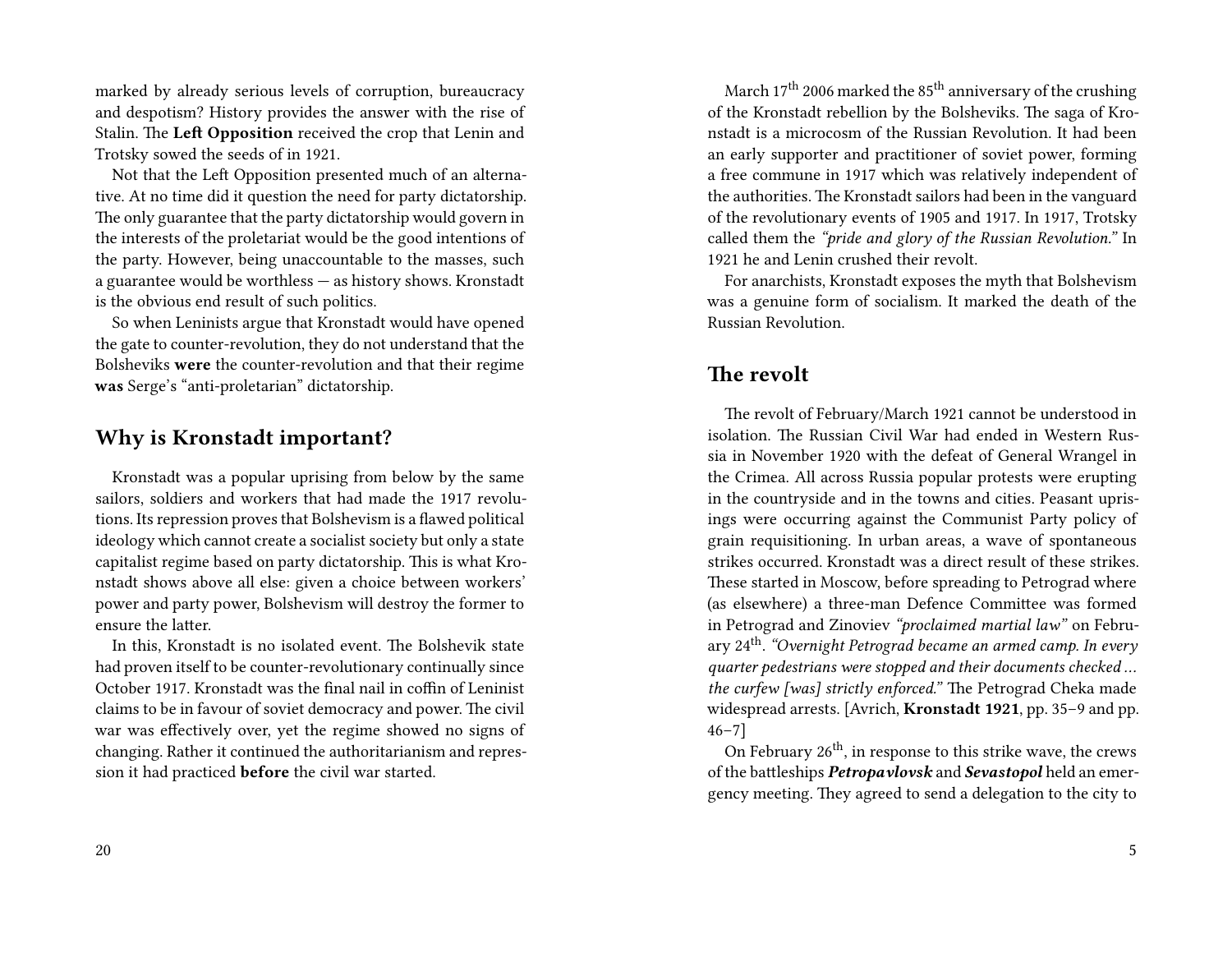investigate and report back. On their turn two days later, the delegates informed their fellow sailors of the strikes and the government repression directed against them. Those present at this meeting on the *Petropavlovsk* then approved a resolution which raised the following 15 demands:

*"1. Immediate new elections to the Soviets. The present Soviets no longer express the wishes of the workers and peasants. The new elections should be by secret ballot, and should be preceded by free electoral propaganda.*

*2. Freedom of speech and of the press for workers and peasants, for the Anarchists, and for the Left Socialist parties.*

*3. The right of assembly, and freedom for trade union and peasant organisations.*

*4. The organisation, at the latest on 10th March 1921, of a Conference of non-Party workers, solders and sailors of Petrograd, Kronstadt and the Petrograd District.*

*5. The liberation of all political prisoners of the Socialist parties, and of all imprisoned workers and peasants, soldiers and sailors belonging to working class and peasant organisations.*

*6. The election of a commission to look into the dossiers of all those detained in prisons and concentration camps.*

*7. The abolition of all political sections in the armed forces. No political party should have privileges for the propagation of its ideas, or receive State subsidies to this end. In the place of the political sections various cultural groups should be set up, deriving resources from the State.*

6

was needed and how to do it. Any bureaucratic, top-down reconstruction would rebuild the society in a way which benefited a few. Which was what happened.

Anarchists and libertarian socialists who defend the Kronstadt revolt and oppose the actions of the Bolsheviks are not foolish enough to argue that Kronstadt's *"third revolution"* would have definitely succeeded. Hence Ante Ciliga:

*"Let us consider, finally, one last accusation which is commonly circulated: that action such as that at Kronstadt could have indirectly let loose the forces of the counter-revolution. It is possible indeed that even by placing itself on a footing of workers' democracy the revolution might have been overthrown; but what is certain is that it has perished, and that it has perished on account of the policy of its leaders. The repression of Kronstadt, the suppression of the democracy of workers and soviets by the Russian Communist party, the elimination of the proletariat from the management of industry, and the introduction of the NEP, already signified the death of the Revolution."* [**Kronstadt Revolt**, p. 335]

Kronstadt's *"Third Revolution"* may have led to defeat. That is possible  $-$  just as in 1917. One thing is sure  $-$  by maintaining the Bolshevik dictatorship the Russian Revolution **was** crushed.

## **Self-reform of dictatorship?**

The only alternative to the *"third revolution"* would have been self-reform of the party dictatorship, such the attempt of the **Left Opposition**. How viable was this? Could the dictatorship reform itself? Was soviet democracy more of a danger than the uncontrolled dictatorship of a party within a state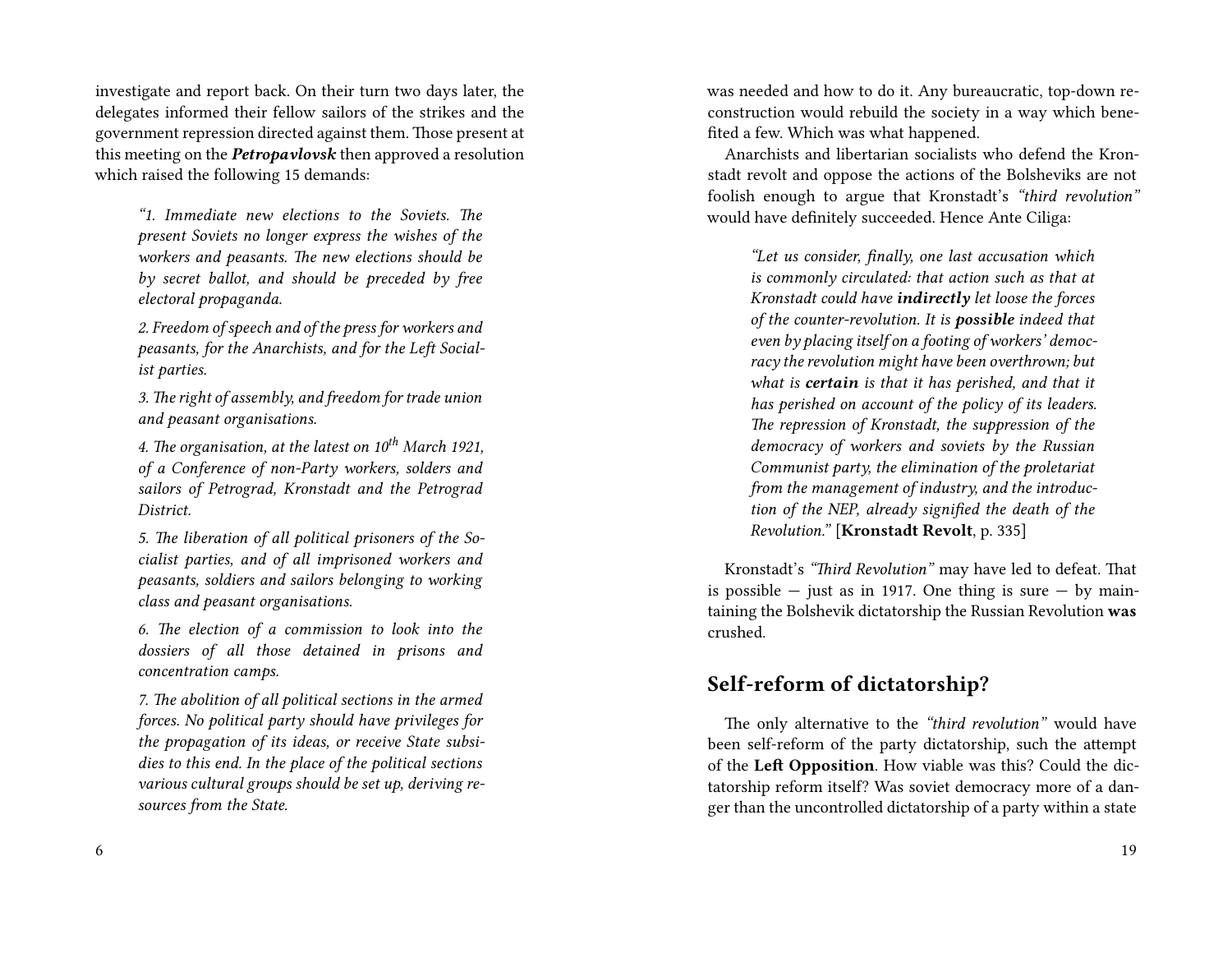*Communists, the return of the emigres, and in the end, through the sheer force of events, another dictatorship, this time anti-proletarian."* [**Op. Cit.**, pp. 128–9]

In other words, the country was exhausted by civil war and anarchists, by ignoring this fact, fail to understand the objective circumstances forcing the Bolsheviks to repress the revolt.

Anarchists, however, are well aware of the problems facing the revolution. Berkman (who was in Petrograd at the time) pointed out the *"[l] ong years of war, revolution, and civil struggle"* which *"had bled Russia to exhaustion and brought her people to the brink of despair."* [**The Russian Tragedy**, p. 61] Like every worker, peasant, sailor and soldier in Russia, anarchists knew that reconstruction would not take place overnight. The Kronstadters' recognised this and argued for "*fresh socialist construction as opposed to mechanical, governmental 'Communist' construction."* [**No Gods, No Masters**, vol. 2, p. 194]

Yes, the problems facing the Russian working class were difficult in the extreme (some of which, incidentally, were due to the results of Bolshevik economic policies which compounded economic chaos via centralisation). Yet they could never be solved by anyone else bar the thousands of workers taking strike action all across Russia at the time: *"And if the proletariat was that exhausted how come it was still capable of waging virtually total general strikes in the largest and most heavily industrialised cities?"* [Ida Mett, **Op. Cit.**, p. 81]

The question for anarchists, as for the Kronstadt rebels, was what the necessary pre-conditions for this reconstruction were. Could Russia be re-built in a socialist way while being subject to a dictatorship which crushed every sign of working class protest and collective action? There are two possibilities for reconstruction — either from above or from below. Such a reconstruction could **only** be socialist in nature if it involved the direct participation of the working masses in determining what

*8. The immediate abolition of the militia detachments set up between towns and countryside.*

*9. The equalisation of rations for all workers, except those engaged in dangerous or unhealthy jobs.*

*10. The abolition of Party combat detachments in all military groups. The abolition of Party guards in factories and enterprises. If guards are required, they should be nominated, taking into account the views of the workers.*

*11. The granting to the peasants of freedom of action on their own soil, and of the right to own cattle, provided they look after them themselves and do not employ hired labour.*

*12. We request that all military units and officer trainee groups associate themselves with this resolution.*

*13. We demand that the Press give proper publicity to this resolution.*

*14. We demand the institution of mobile workers' control groups.*

*15. We demand that handicraft production be authorised provided it does not utilise wage labour."* [Ida Mett, **The Kronstadt Revolt**, pp. 37–8]

A mass meeting of fifteen to sixteen thousand people was held on March 1<sup>st</sup> and what has became known as the *Petropavlovsk* resolution was passed. Only two Bolshevik officials voted against the resolution. As the term of office of the Kronstadt soviet was about to expire, the mass meeting also decided to call a *"Conference of Delegates"* for March 2<sup>nd</sup>. This conference consisted of two delegates from each of the ship's crews, army units, the docks, workshops, trade unions and Soviet institutions. It endorsed the *Petropavlovsk*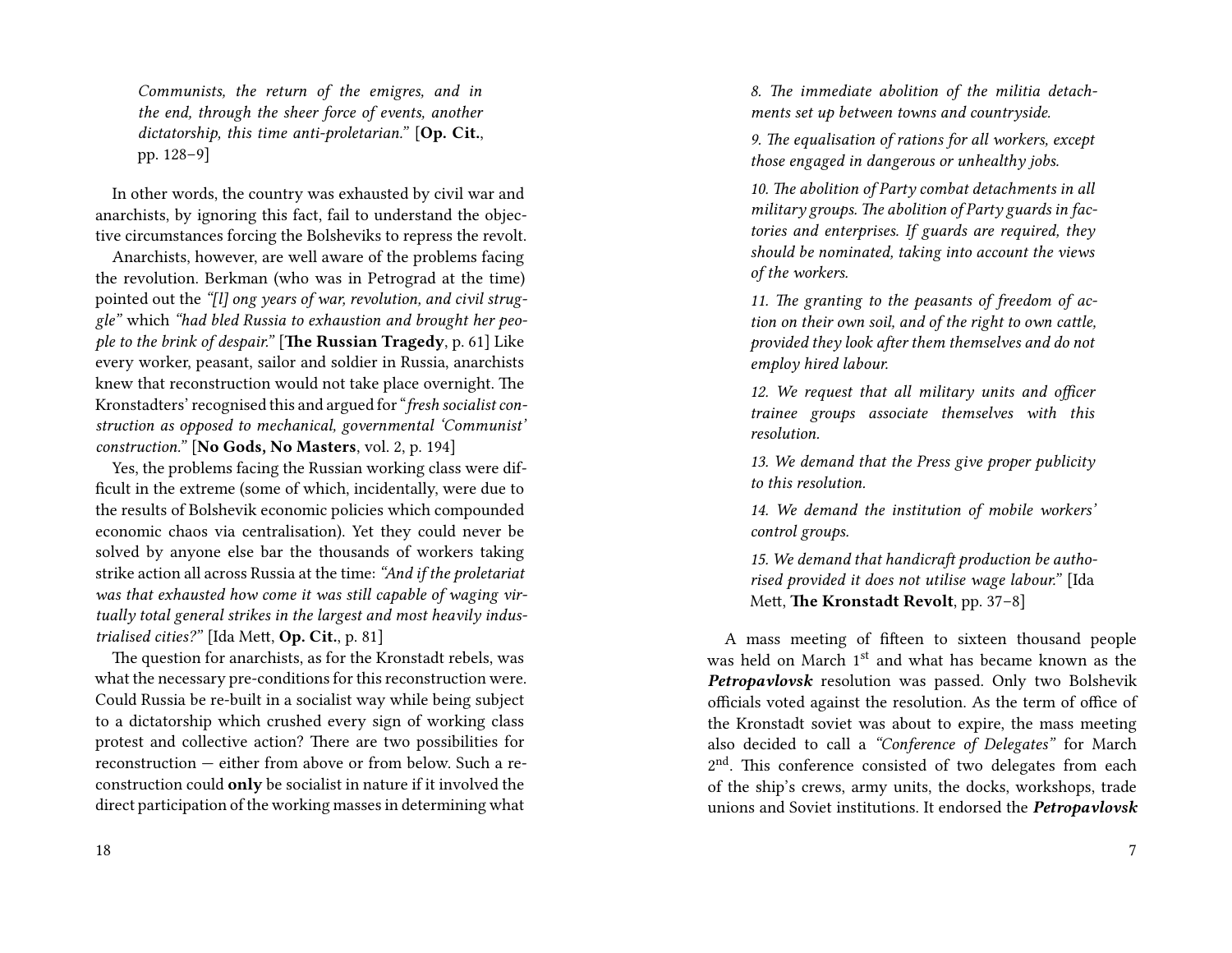resolution and elected a five-person *"Provisional Revolutionary Committee"* (enlarged to 15 members two days later by another conference).

Red Kronstadt had turned against the Communist government and raised the slogan of the 1917 revolution *"All Power to the Soviets"*, to which was added *"and not to parties."* They termed this revolt the *"Third Revolution"* and would complete the work of the first two Russian Revolutions in 1917 by instituting a true toilers republic based on freely elected, self-managed, soviets. The Communist Government responded with an ultimatum on March 2<sup>nd</sup>. This asserted that the revolt had *"undoubtedly been prepared by French counterintelligence"* and that the *Petropavlovsk* resolution was a *"SR-Black Hundred"* resolution. They argued that the revolt had been organised by an ex-Tsarist officers led by ex-General Kozlovsky (who had, ironically, been placed in the fortress as a military specialist by Trotsky and played no role in the revolt).

While the Kronstadt revolt was peaceful, the Bolshevik response was not. While there was at least three to four weeks before the ice was due to melt after the March 2nd *"Conference of Delegates"* meeting which marked the real start of the revolt, the Bolsheviks started military operations at 6.45pm on March 7<sup>th</sup>. According to Victor Serge (an ex-anarchist turned Bolshevik) *"right from the first moment, at a time when it was easy to mitigate the conflict, the Bolshevik leaders had no intention of using anything but forcible methods."* [Victor Serge, **Memoirs of a Revolutionary**, p. 127]

The revolt was isolated and received no external support. The Petrograd workers were under martial law and could little or no action to support Kronstadt (assuming they refused to believe the Bolshevik lies about the uprising). A combination of force, propaganda and (economic) concessions was used to defeat the strike: *"there is no denying that the application of military force and the widespread arrests, not to speak of the tireless*

8

*of its internal uncertainty and its military defeat."* [Lenin and Trotsky, **Op. Cit.**, pp. 90–1]

Yet Trotsky was insulting the intelligence of his readers by this argument. By failing to mention *"the campaign of slander, lies and calumny against the sailors"* conducted by the Soviet Press or that *"Petrograd was put under martial law"* Trotsky, quite clearly, *"deliberately falsifies the facts."* [Emma Goldman, **Trotsky Protests Too Much**] **If** the Bolsheviks **had** rested on the working class then they would **not** have had to turn Petrograd into an armed camp, repress the strikes, impose martial law and arrest militant workers. Significantly, the state of siege was finally lifted on the 22<sup>nd</sup> of March, five days after the crushing of Kronstadt.

#### **Too exhausted for revolution?**

Once all the lies and slander are corrected, Leninists still tend to support the crushing of the rebellion. This perspective finds its clearest expression in Victor Serge:

> *"the country was exhausted, and production practically at a standstill; there was no reserves of any kind, not even reserves of stamina in the hearts of the masses. The working-class elite that had been moulded in the struggle against the old regime was literally decimated. The Party, swollen by the influx of power-seekers, inspired little confidence … Soviet democracy lacked leadership, institutions and inspiration …*

> *"The popular counter-revolution translated the demand for freely-elected soviets into one for 'Soviets without Communists.' If the Bolshevik dictatorship fell, it was only a short step to chaos, and through chaos to a peasant rising, the massacre of the*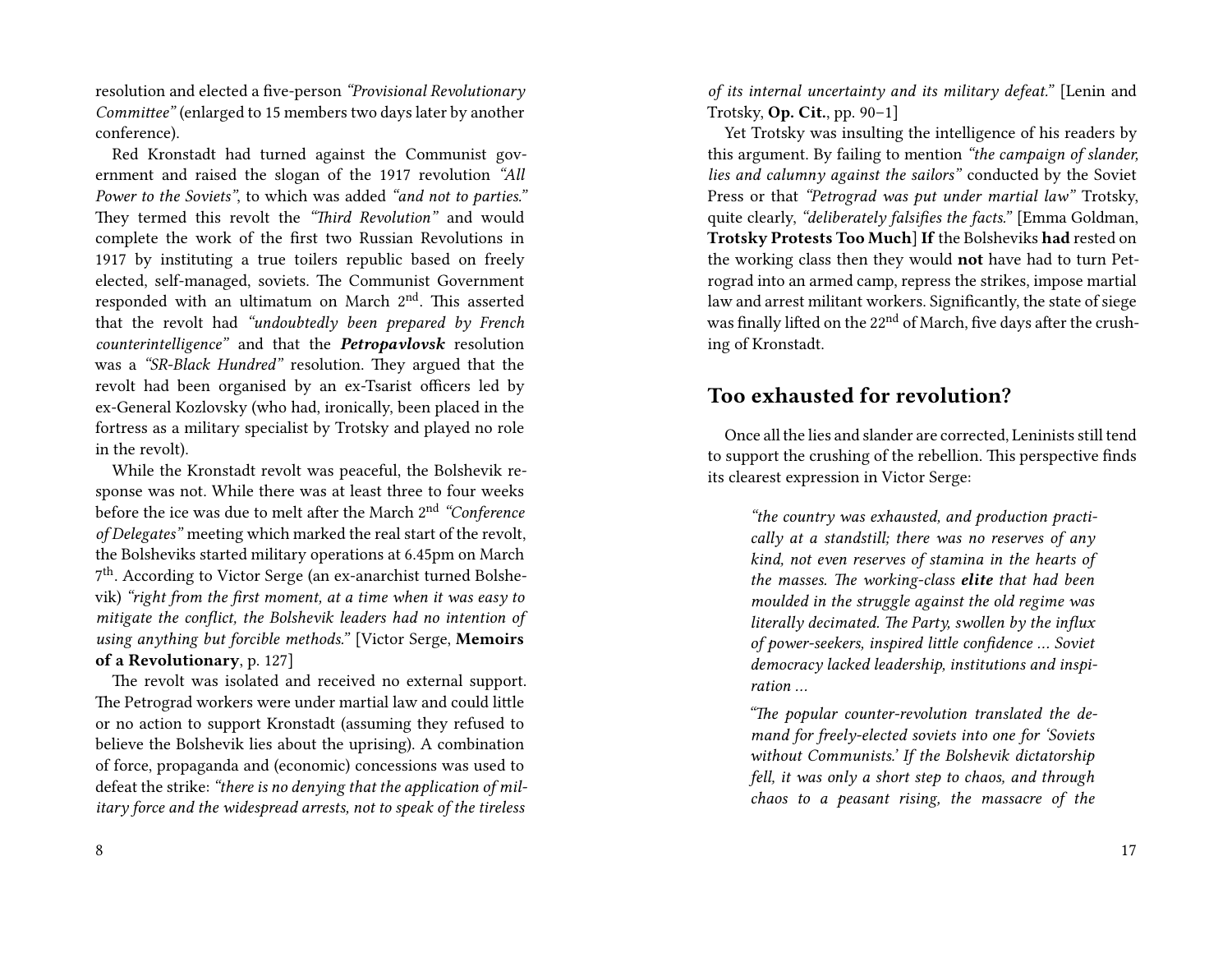viet denounced the Bolsheviks attack against the anarchists in Moscow. [Getzler, **Op. Cit.**, pp. 182–4]

Politically, the climate in Kronstadt in 1917 was very close to the politics of the Socialist Revolutionary Maximalists, a left-wing split-off from the SR Party, politically located somewhere between the Left SRs and the Anarchists. They argued for soviet power, not party power, as well as workers' selfmanagement rather than the state capitalism of the Bolsheviks. It *"rejected party factionalism"* and *"stood for pure sovietism"*. They sought an immediate agrarian and urban social revolution, calling for the *"socialisation of power, of the land and of the factories"* to be organised by a federation of soviets based on direct elections and instant recall, as a first step towards socialism. [Getzler, **Op. Cit.**, p. 135]

This political perspective reappeared in 1921: *"On nearly every important point the Kronstadt program, as set forth in the rebel Izvestiia, coincided with that of the Maximalists."* [Avrich, **Op. Cit.**, p. 171] Given the continuity of the sailors, this was to be expected. Heavily influenced by anarchist and semi-anarchists in 1917, in 1921 the same political ideas came to the fore again once the Kronstadters had freed themselves from Bolshevik dictatorship.

#### **Petrograd and Kronstadt**

For Leninists, the inaction of the Petrograd workers during the revolt is significant. Trotsky argued that from *"the class point of view"* it is *"extremely important to contrast the behaviour of Kronstadt to that of Petrograd in those critical days."* The *"uprising did not attract the Petrograd workers. It repelled them. The stratification proceeded along class lines. The workers immediately felt that the Kronstadt mutineers stood on the opposite side of the barricades — and they supported the Soviet power. The political isolation of Kronstadt was the cause*

*propaganda waged by the authorities had been indispensable in restoring order. Particularly impressive in this regard was the discipline shown by the local party organisation. Setting aside their internal disputes, the Petrograd Bolsheviks swiftly closed ranks and proceeded to carry out the unpleasant task of repression with efficiency and dispatch."* [Avrich, **Op. Cit.**, pp. 48–50]

The Communist government started to attack Kronstadt on March 7<sup>th</sup>. After 10 days of constant attacks the Kronstadt revolt was crushed by the Red Army. The next day, as an irony of history, the Bolsheviks celebrated the fiftieth anniversary of the Paris Commune. This year, Leninists will mark the  $50<sup>th</sup>$  anniversary of the crushing of the Hungarian uprising of 1956 by Stalinism while, simultaneously, attacking Kronstadt.

The *"defeated sailors belonged body and sole to the Revolution; they had voiced the suffering and the will of the Russian people"* yet *"[h]undreds of prisoners were taken away to Petrograd; months later they were still being shot in small batches, a senseless and criminal agony"* (particularly as they were *"prisoners of war … and the Government had for a long time promised an amnesty to its opponents on condition that they offered their support"*). The *"responsibilities of the Bolshevik Central Committee had been simply enormous"* and *"the subsequent repression … needlessly barbarous."* [Serge, **Op. Cit.**, p. 131 and p. 348]

Not content in crushing the rebellion, Leninists slandered it from the start. Modern day followers of Lenin and Trotsky still repeat the same old lies. It is, therefore, necessary to refute these claims before discussing why Kronstadt it important and what lessons it has for revolutionaries today.

### **A White revolt?**

From the start, the Bolsheviks lied about the uprising. They attempted to paint the revolt as being organised and lead by the Whites. Serge remembered that he was first told that *"Kro-*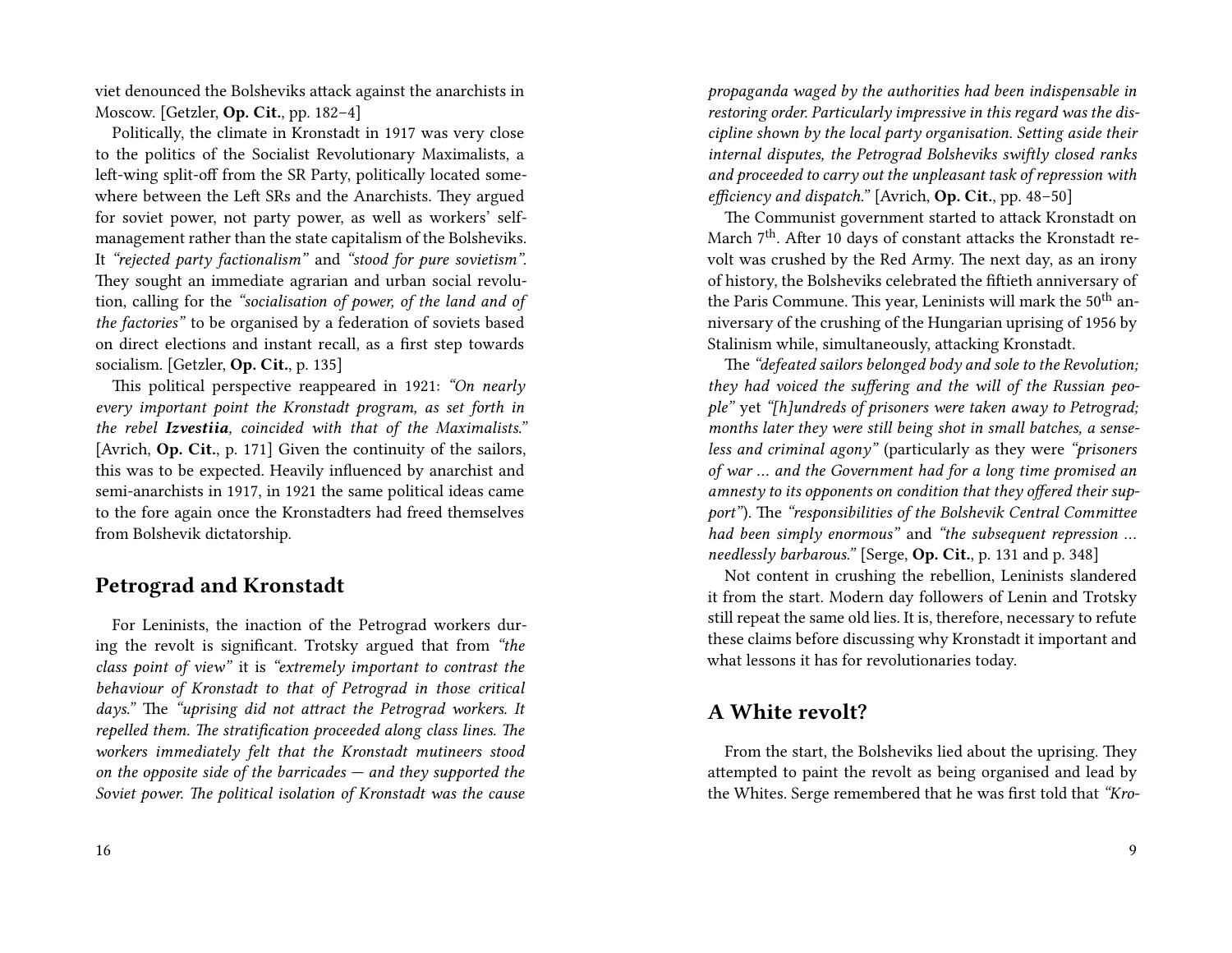*nstadt is in the hands of the Whites"* and that *"[s]mall posters stuck on the walls in the still empty streets proclaimed that the counter-revolutionary General Kozlovsky had seized Kronstadt through conspiracy and treason."* Later the *"truth seeped through little by little, past the smokescreen put out by the Press, which was positively berserk with lies."* The Bolshevik press *"lied systematically"* and the official line was *"an atrocious lie."* In fact, *"the sailors had mutinied, it was a naval revolt led by the Soviet."* However, the *"worse of it all was that we were paralysed by the official falsehoods. It had never happened before that our Party should lie to us like this. 'It's necessary for the benefit of the public,' said some … the strike [in Petrograd] was now practically general."* [**Op. Cit.**, pp. 124–6]

Even Isaac Deutscher, Trotsky's biographer said that the Bolsheviks *"denounced the men of Kronstadt as counterrevolutionary mutineers, led by a White general. The denunciation appears to have been groundless."* (**The Prophet Armed)** Lenin admitted as much on the 15<sup>th</sup> of March at the Tenth Party Conference: *"they did not want the White Guards, and they do not want our power either."* [quoted by Avrich, **Op. Cit.**, p. 129]

#### **A White plot?**

As the facts of Kronstadt became better known, Leninist claims on the revolt changed. Rather than being a White revolt, they argued that it was inspired by a White plot. The sailors were mislead by conspirators. The evidence for this claim at the time was non-existent. Trotsky pointed to reports in "*foreign newspapers"* of *"an uprising in Kronstadt"* in *"the middle of February"* and argued this proved the work of *"Russian counterrevolutionary organisers promised."* On the *"basis of the dispatch"* he *"sent a warning to Petrograd to my naval colleagues."* [Lenin and Trotsky, **Kronstadt**, p. 68]

and the *Sevastopol*. His findings are conclusive: of the 2,028 sailors where years of enlistment are known, 93.9% were recruited into the navy before and during the 1917 revolution. Only 6.8% of the sailors were recruited in the years 1918–21.[ Getzler, **Kronstadt 1917–1921**, pp. 207–8] Moreover, the majority of the revolutionary committee were veterans of the Kronstadt Soviet and the October revolution.

Why had the sailors remained? The most obvious reason was that the Communist commander at Kronstadt would not have left Petrograd totally undefended. Also, Kronstadt's ships and defences required a high level of technical knowledge and experience which meant that the sailors had to remain there. Moreover, sailors who had been sent to other battlefronts returned by the end of 1919. [Getzler, **Op. Cit.**, p. 208 and pp. 197–8]

#### **Kronstadt: 1917 vs. 1921**

This continuity of personnel is also reflected in the politics of the revolt. Kronstadt in 1917 was **never** dominated by the Bolsheviks, who were always a minority. Rather a *"radical populist coalition of Maximalists and Left SRs held sway, albeit precariously, within Kronstadt and its Soviet"* (*"externally Kronstadt was a loyal stronghold of the Bolshevik regime"*). [Getzler, **Op. Cit.**, p. 179]

Even in the October revolution, the Bolsheviks did not prevail. The soviet majority was made up of SR Maximalists and Left SRs. It was only in the January elections of 1918 that the Bolsheviks improved their position, gaining 46% of seats. The soviet still elected a Left SR as its chairman and sent a Maximalist, anarchist and Bolshevik to the Fourth Congress of Soviets. By the April 1918 elections, as in most of Russia, the Bolsheviks found their support had decreased (down to 29%). Their influence was so weak that on April 18<sup>th</sup>, the Kronstadt so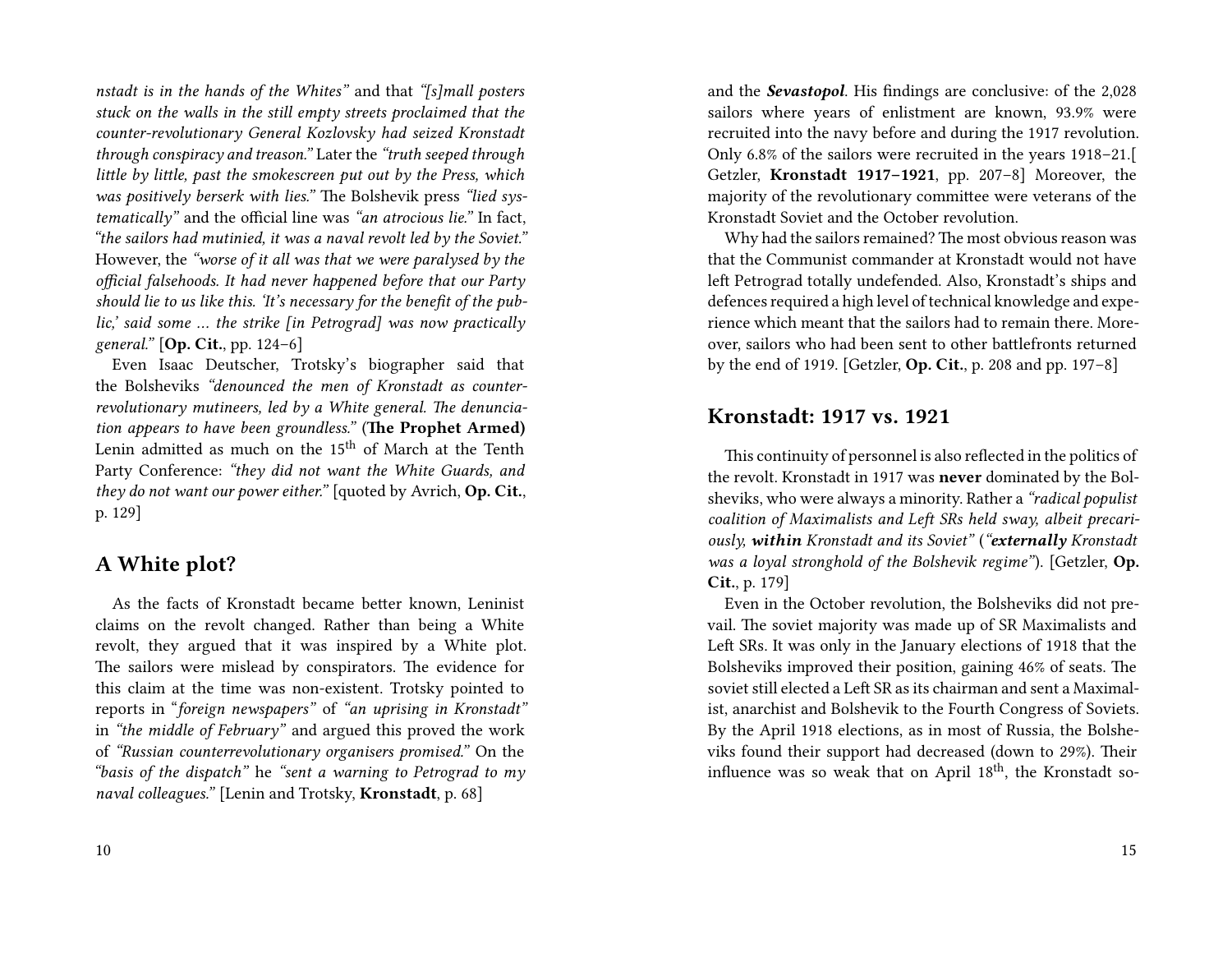Lenin's NEP did allow wage labour and thus represented kulak interests.

So did the demands represent the interests of the (non-kulak) peasantry? To do so we must see whether the demands reflected those of industrial workers or not. If the demands do, in fact, match those of striking workers and other proletarian elements then we can easily dismiss this claim. The demands echoed those raised during the Moscow and Petrograd strikes that preceded the Kronstadt revolt. [Avrich, **Op. Cit.**, pp. 42–3] Thus claims that the Kronstadt demands reflected peasant needs are mistaken. They reflected the needs of the whole working population, including the urban working class who raised these demands continually throughout the Civil War period in their strikes.

#### **Peasant sailors?**

The most common Trotskyist assertion to justify the repression of the revolt is that of Trotsky. It argues that the sailors in 1921 were different than those in 1917. Trotsky started this line of justification during the revolt, stating the Baltic Fleet had been *"inevitably thinned out with respect to personnel"* and so a *"great many of the revolutionary sailors"* of 1917 had been *"transferred"* elsewhere. They had been *"replaced in large measure by accidental elements."* This *"facilitated"* the work of the *"counterrevolutionary organisers"* who had *"selected"* Kronstadt. [Lenin and Trotsky, **Op. Cit.**, pp. 68–9]

Recent research disproves Trotsky's claims. Getzler has demonstrated that of those serving in the Baltic fleet on 1st January 1921 at least 75.5% were drafted before 1918. Over 80% were from Great Russian areas, 10% from the Ukraine and 9% from Finland, Estonia, Latvia and Poland. Thus the *"veteran politicised Red sailor still predominated in Kronstadt at the end of 1920."* He also investigated the crews of the *Petropavlovsk*

To see the truth of these claims it is simply a case of looking at how the Bolsheviks reacted to this announcement of an uprising in Kronstadt. They did nothing. J.G. Wright, in his defence of Trotsky's position, acknowledged that the *"Red Army command"* was *"[c]aught off guard by the mutiny."* [**Op. Cit.**, p. 123] This clearly shows how little weight the newspaper reports were held **before** the rebellion.

As proof of a White plot, this evidence is pathetic. The *"publication of false news about Russia was nothing exceptional. Such news was published before, during and after the Kronstadt events… To base an accusation on a 'proof' of this kind is inadmissible and immoral."* [Mett, **Op. Cit.**, p. 76] Both Lenin and Trotsky admitted that the imperialist press printed a great number of fictitious reports about Russia but also maintained that the reports on Kronstadt were not! [Lenin and Trotsky, **Op. Cit.**, p. 69, p. 50 and p. 51] The question of **why** the counterrevolutionary plotters would given their enemies advance notice of their plans never crossed their minds.

Decades later historian Paul Avrich **did** discover an unsigned hand written manuscript labelled *"Top Secret"* and entitled *"Memorandum on the Question of Organising an Uprising in Kronstadt."* However, reading the document quickly shows that Kronstadt was not a product of a White conspiracy. Avrich rightly rejects the idea that the *"Memorandum"* explains the revolt, arguing they had *"no time to put these plans into effect."* The *"eruption occurred too soon, several weeks before the basic conditions of the plot … could be fulfilled."* It *"is not true,"* he stresses, *"that the emigres had engineering the rebellion."* The revolt was *"a spontaneous and self-contained movement from beginning to end."* Moreover, revolt *"caught the emigres off balance"* and that *"[n]othing … had been done to implement the Secret Memorandum, and the warnings of the author were fully borne out."* [Paul Avrich, **Op. Cit.**, pp. 106–7, pp. 111–2, pp. 126–7, p. 212 and p. 123] If Kronstadt was a